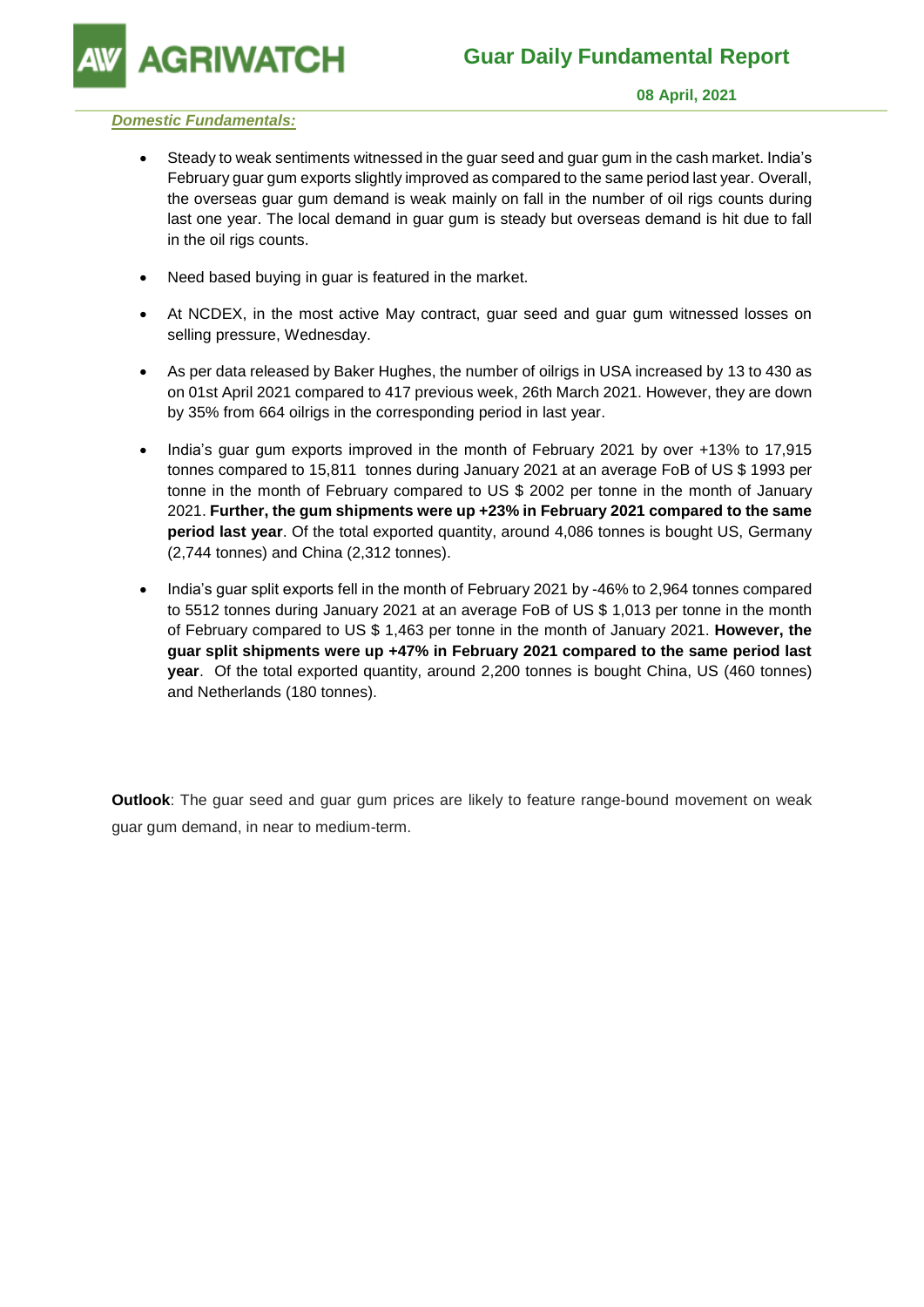

 **08 April, 2021** 

| <b>Guar Seed</b>           |     |      |          |       |      |              |                |       |              |
|----------------------------|-----|------|----------|-------|------|--------------|----------------|-------|--------------|
| <b>Contract</b> +/-\$ Open |     |      | High Low |       |      | Close Volume | Vol.<br>Change | Οl    | Οl<br>Change |
| Apr-21                     | -79 | 3945 | 3985     | -3825 | 3875 | 8590         | $-16.355$      | 23085 | $-10150$     |
| May-21                     | -62 | 4030 | 4077     | 3930  | 3967 | 26920        | 6.980          | 38030 | 8690         |

| <b>Guar Gum</b> |          |      |      |      |       |        |                |       |              |
|-----------------|----------|------|------|------|-------|--------|----------------|-------|--------------|
| <b>Contract</b> | $+/-$ \$ | Open | High | Low  | Close | Volume | Vol.<br>Change | ΟI    | Ől<br>Change |
| Apr-21          | -68      | 6150 | 6253 | 6047 | 6099  | 6570   | $-7490$        | 12580 | -5655        |
| $May-21$        | -61      | 6249 | 6365 | 6152 | 6206  | 13125  | 595            | 41995 | 6105         |

| <b>Guar Seed Stock Position &amp; EDD:</b> |              |                   |               |            |  |  |  |
|--------------------------------------------|--------------|-------------------|---------------|------------|--|--|--|
|                                            | <b>Demat</b> | <b>In-Process</b> | Total         | <b>EDD</b> |  |  |  |
| <b>Stocks</b>                              | 06-Apr-21    | 06-Apr-21         | 06-Apr-<br>21 | 01-Apr-21  |  |  |  |
| <b>Bikaner</b>                             | 27402        | 0                 | 27402         | 8089       |  |  |  |
| <b>Deesa</b>                               | 0            | $\Omega$          | 0             | O          |  |  |  |
| Sri Ganganagar                             | 3401         | 0                 | 3401          | 1576       |  |  |  |
| <b>Jodhpur</b>                             | 1223         | $\Omega$          | 1223          | $\Omega$   |  |  |  |
| <b>Nokha</b>                               | ი            | 0                 | 0             | 366        |  |  |  |

| <b>Guar Gum Stock Position &amp; EDD:</b> |              |                   |               |            |  |  |  |
|-------------------------------------------|--------------|-------------------|---------------|------------|--|--|--|
|                                           | <b>Demat</b> | <b>In-Process</b> | Total         | <b>EDD</b> |  |  |  |
| <b>Stocks</b>                             | 06-Apr-21    | 06-Apr-21         | 06-Apr-<br>21 | 01-Apr-21  |  |  |  |
| <b>Deesa</b>                              | 0            | 0                 | 0             | 0          |  |  |  |
| <b>Bikaner</b>                            | 2356         | $\Omega$          | 2356          | 2057       |  |  |  |
| Jodhpur                                   | 11009        | $\Omega$          | 11009         | 2966       |  |  |  |
| <b>Nokha</b>                              | 3991         | $\Omega$          | 3991          | 1384       |  |  |  |
| Sri Ganganagar                            | 2107         | 0                 | 2107          | 2821       |  |  |  |

| <b>Churi and Korma Prices:</b> | 7-Apr-21       |            |
|--------------------------------|----------------|------------|
| <b>Commodity</b>               | <b>Center</b>  | Rs./75 kg. |
| Churi                          | Jodhpur        | 2075       |
| Korma                          | Jodhpur        | 2869       |
| <b>Churi</b>                   | Sri Ganganagar | 1838       |
| Korma                          | Sri Ganganagar | 2700       |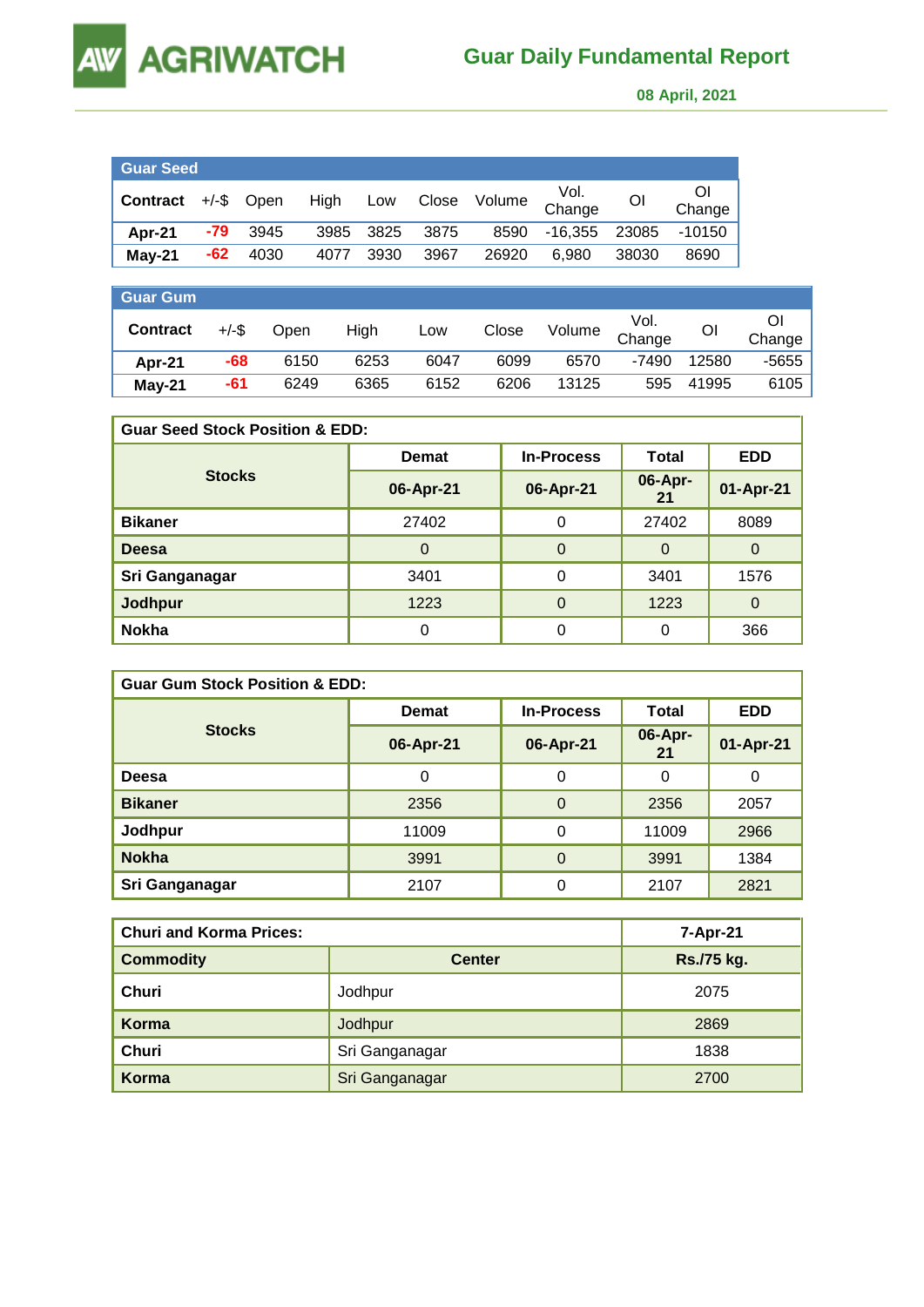



 **08 April, 2021** 

| <b>Guar Export Prices:</b>            |                   | 7-Apr-21      | 7-Apr-21      |
|---------------------------------------|-------------------|---------------|---------------|
|                                       | Variety           | Value (Rs/Kg) | Value (\$/MT) |
| <b>Guargum/Split (Mundra</b><br>Port) |                   | 63            | 849           |
| <b>Guargum Powder</b>                 | 200 Mesh 5000 CPS | 83            | 1118          |
|                                       | 200 Mesh 3500 CPS | 78            | 1051          |
|                                       | Meal 40%          | 30            | 404           |
| <b>Guargum Meal</b>                   | <b>Meal 50%</b>   | 40            | 539           |

| <b>Guar Seed Prices at Key Spot Markets:</b> |                 |                           |           |                        |                |  |  |
|----------------------------------------------|-----------------|---------------------------|-----------|------------------------|----------------|--|--|
| <b>Commodity</b>                             | <b>District</b> |                           |           | <b>Prices (Rs/Qtl)</b> |                |  |  |
| <b>Guar Seed</b>                             |                 | <b>Centre</b>             | 7-Apr-21  | 6-Apr-21               | <b>Change</b>  |  |  |
|                                              |                 | Jodhpur (Loose)           | 3800      | 4000                   | $-200$         |  |  |
|                                              | Jodhpur         | Jodhpur(Delivery)         | 3990      | 4200                   | $-210$         |  |  |
|                                              |                 | Sri-Ganganagar(Loose)     | 3650      | 3650                   | <b>Unch</b>    |  |  |
|                                              |                 | Sri-Ganganagar (Delivery) | 3800      | 3800                   | <b>Unch</b>    |  |  |
|                                              | Sri-Ganganagar  | Rawla (Loose)             | <b>NR</b> | <b>NR</b>              |                |  |  |
|                                              |                 | Gharsana (Loose)          | <b>NA</b> | NA                     | $\blacksquare$ |  |  |
|                                              |                 | Raisinghnagar (Loose)     | <b>NA</b> | <b>NA</b>              |                |  |  |
|                                              | <b>Bikaner</b>  | Bikaner (Loose)           | 3775      | 3800                   | $-25$          |  |  |
|                                              |                 | Bikaner (Delivery)        | 3964      | 3990                   | $-26$          |  |  |
|                                              |                 | Nokha(Loose)              | 3850      | 3850                   | <b>Unch</b>    |  |  |
| Rajasthan                                    |                 | Nokha (Delivery)          | 4043      | 4043                   | <b>Unch</b>    |  |  |
|                                              |                 | Khajuwala (Loose)         | <b>NA</b> | <b>NA</b>              | $\blacksquare$ |  |  |
|                                              |                 | Khajuwala (Delivery)      | <b>NA</b> | <b>NA</b>              | $\blacksquare$ |  |  |
|                                              |                 | Lunkaransar (Loose)       | 3800      | 3800                   | <b>Unch</b>    |  |  |
|                                              | Hanumangarh     | Hanumangarh (Loose)       | <b>NR</b> | 3700                   | $\blacksquare$ |  |  |
|                                              |                 | Hanumangarh (Delivery)    | <b>NR</b> | 3885                   | $\blacksquare$ |  |  |
|                                              |                 | Nohar (Loose)             | <b>NR</b> | <b>NR</b>              | $\blacksquare$ |  |  |
|                                              |                 | Pilibanga (Loose)         | <b>NA</b> | NA                     |                |  |  |
|                                              | <b>Nagaur</b>   | Nagaur (Loose)            | 3650      | 3700                   | -50            |  |  |
|                                              | <b>Churu</b>    | Churu (Delivery)          | <b>NA</b> | <b>NA</b>              |                |  |  |
|                                              | <b>Alwar</b>    | Alwar (Loose)             | <b>NR</b> | <b>NR</b>              |                |  |  |
|                                              |                 | Adampur (Loose)           | 3750      | 3750                   | <b>Unch</b>    |  |  |
|                                              | <b>Hisar</b>    | Adampur (Delivery)        | 3938      | 3938                   | <b>Unch</b>    |  |  |
| Haryana                                      | <b>Bhiwani</b>  | Bhiwani (Delivery)        | <b>NR</b> | NR.                    | $\blacksquare$ |  |  |
|                                              |                 | Siwani (Loose)            | 3900      | 3900                   | <b>Unch</b>    |  |  |
|                                              |                 | Sirsa (Loose)             | 3625      | 3740                   | $-115$         |  |  |
|                                              | <b>Sirsa</b>    | Dhabwali (Loose)          | 3650      | 3690                   | $-40$          |  |  |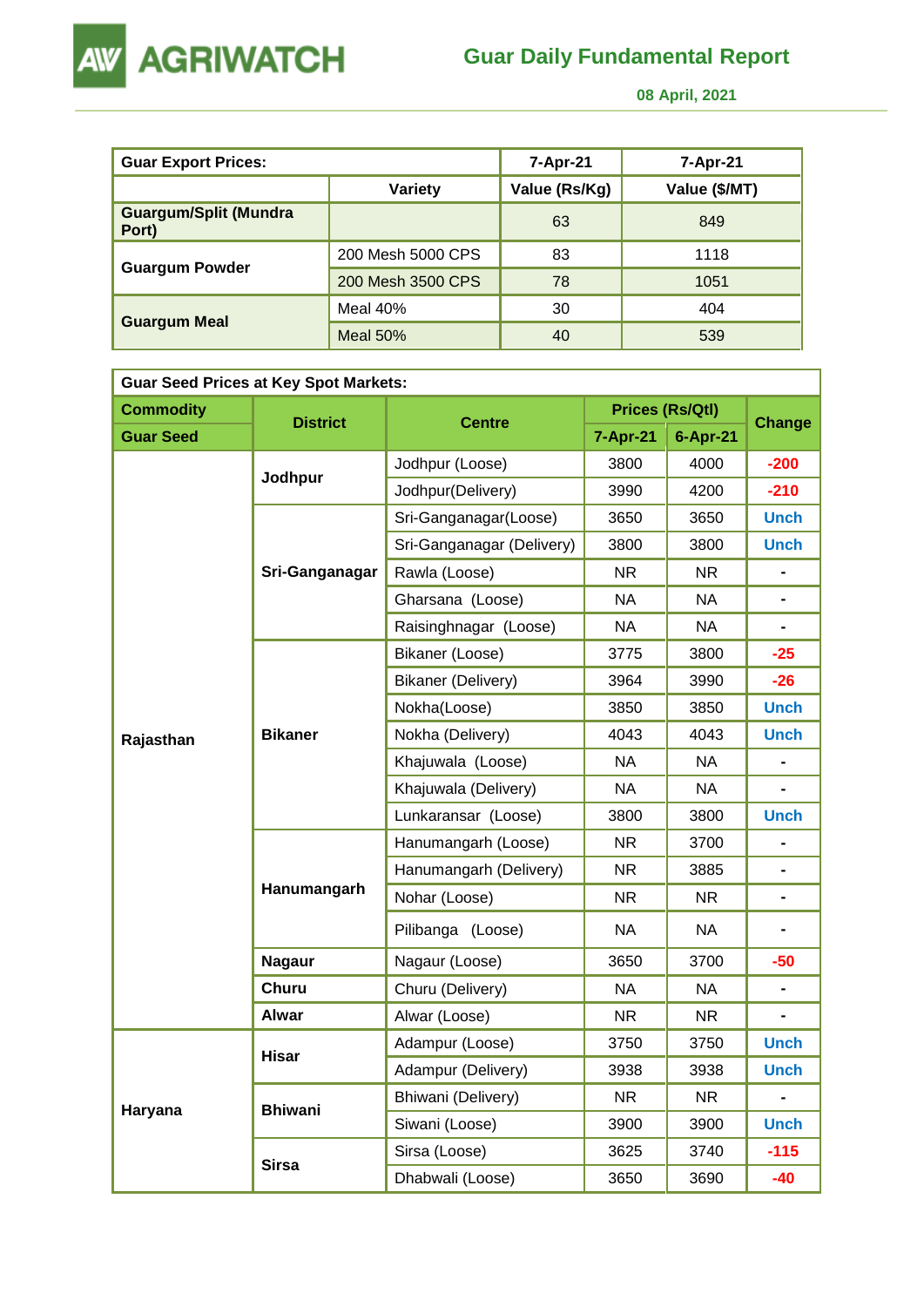

## **Guar Daily Fundamental Report**

|                       | 08 April, 2021     |                     |           |           |             |
|-----------------------|--------------------|---------------------|-----------|-----------|-------------|
|                       |                    | Dhabwali (Delivery) | 3833      | 3875      | $-42$       |
|                       |                    | Ellanabad (Loose)   | NR.       | NR.       |             |
|                       | <b>Fatehabad</b>   | Fatehabad (Loose)   | 3650      | 3600      | 50          |
|                       | <b>Banaskantha</b> | Deesa (Loose)       | <b>NA</b> | <b>NA</b> |             |
|                       | Patan              | Patan (Loose)       | 3645      | 3635      | 10          |
| Gujarat               | Rajkot             | Rajkot (Loose)      | 3625      | 3700      | $-75$       |
|                       | Jamnagar           | Dhrol (Loose)       | <b>NA</b> | <b>NA</b> |             |
| <b>Madhya Pradesh</b> | <b>Gwalior</b>     | Dabra (Loose)       | 0         | NR.       |             |
| <b>Guar Gum</b>       |                    |                     |           |           |             |
|                       | Jodhpur            | Jodhpur             | 6300      | 6300      | <b>Unch</b> |
| Rajasthan             | Alwar              | Alwar               | <b>NR</b> | <b>NR</b> |             |
|                       | Hanumangarh        | Nohar               | <b>NR</b> | <b>NR</b> |             |
|                       | <b>Bhiwani</b>     | <b>Bhiwani</b>      | <b>NR</b> | <b>NR</b> |             |
|                       |                    | <b>Sirsa</b>        | 6200      | 6300      | $-100$      |
| Haryana               | <b>Sirsa</b>       | Dhabwali            | 6200      | 6200      | <b>Unch</b> |
|                       |                    | Ellanabad           | <b>NR</b> | NR.       |             |
|                       | <b>Fatehabad</b>   | Fatehabad           | 6200      | 6200      | <b>Unch</b> |

| <b>Guar Seed Arrivals in Key Centers</b> |                 |                |                            |              |                |  |  |
|------------------------------------------|-----------------|----------------|----------------------------|--------------|----------------|--|--|
| <b>Commodity</b>                         | <b>District</b> |                | <b>Arrivals (Quintals)</b> |              |                |  |  |
| <b>Guar Seed</b>                         |                 | <b>Centre</b>  | <b>7-Apr-21</b>            | $6 - Apr-21$ | <b>Change</b>  |  |  |
|                                          | Jodhpur         | Jodhpur        | $\Omega$                   | $\Omega$     | <b>Unch</b>    |  |  |
|                                          |                 | Sri-Ganganagar | 400                        | 300          | 100            |  |  |
|                                          |                 | Rawla          | <b>NR</b>                  | <b>NR</b>    | $\blacksquare$ |  |  |
|                                          | Sri-Ganganagar  | Gharsana       | <b>NA</b>                  | NA           | $\blacksquare$ |  |  |
|                                          |                 | Raisinghnagar  | <b>NA</b>                  | <b>NA</b>    | $\blacksquare$ |  |  |
|                                          | <b>Bikaner</b>  | <b>Bikaner</b> | 250                        | 300          | $-50$          |  |  |
|                                          |                 | Nokha          | 450                        | 350          | 100            |  |  |
| Rajasthan                                |                 | Khajuwala      | <b>NA</b>                  | <b>NA</b>    | $\blacksquare$ |  |  |
|                                          |                 | Lunkaransar    | 200                        | 200          | <b>Unch</b>    |  |  |
|                                          | Hanumangarh     | Hanumangarh    | <b>NR</b>                  | 60           |                |  |  |
|                                          |                 | Nohar          | <b>NR</b>                  | <b>NR</b>    | $\blacksquare$ |  |  |
|                                          |                 | Pilibanga      | <b>NA</b>                  | <b>NA</b>    | $\blacksquare$ |  |  |
|                                          | <b>Nagaur</b>   | Nagaur         | 200                        | 150          | 50             |  |  |
|                                          | <b>Churu</b>    | Churu          | <b>NA</b>                  | <b>NA</b>    | $\blacksquare$ |  |  |
|                                          | <b>Alwar</b>    | Alwar          | <b>NR</b>                  | <b>NR</b>    | $\blacksquare$ |  |  |
|                                          | <b>Hisar</b>    | Adampur        | 300                        | 300          | <b>Unch</b>    |  |  |
| Haryana                                  |                 | <b>Bhiwani</b> | <b>NR</b>                  | <b>NR</b>    | -              |  |  |
|                                          | <b>Bhiwani</b>  | Siwani         | 300                        | 400          | $-100$         |  |  |